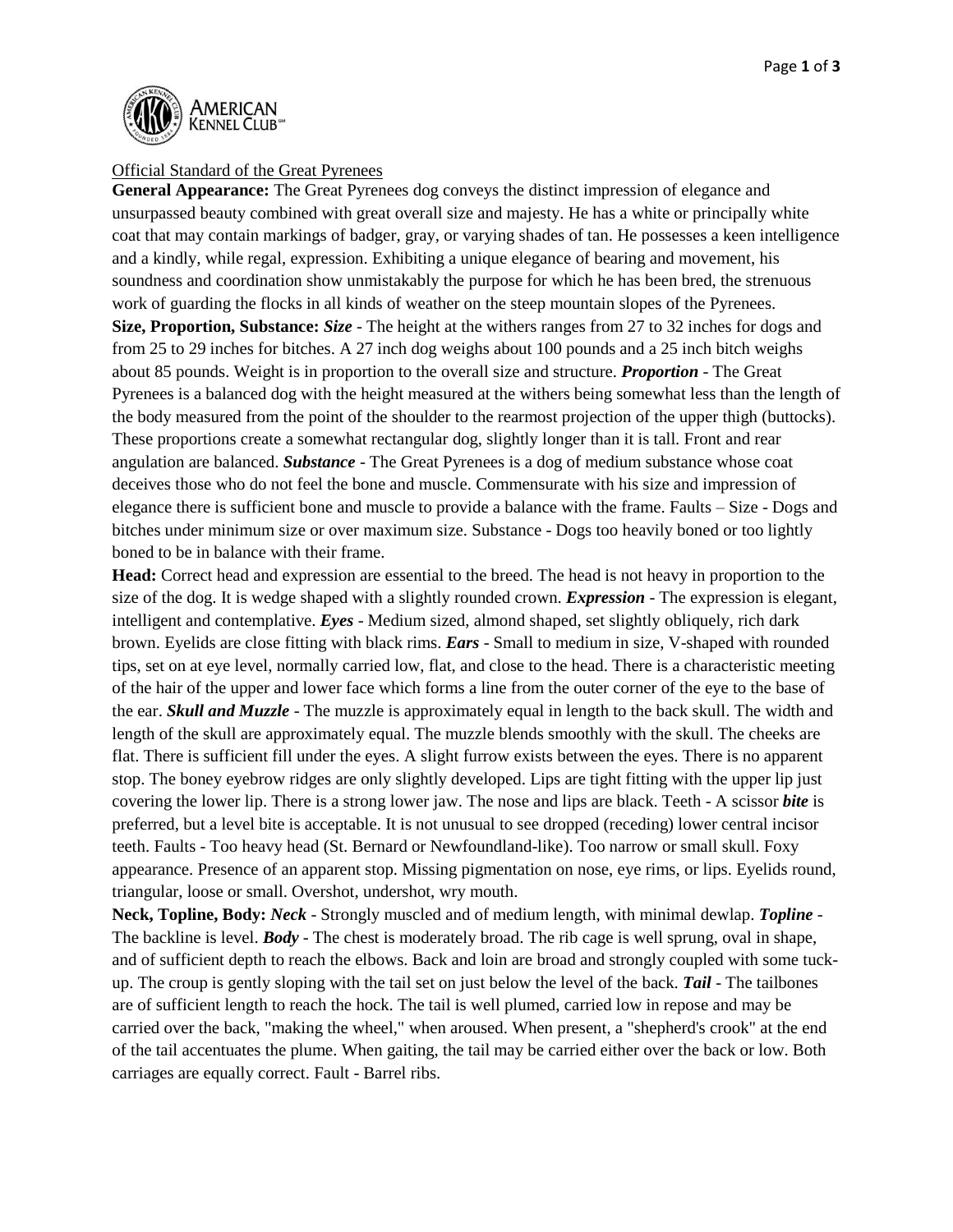

**Forequarters:** Shoulders - The shoulders are well laid back, well muscled, and lie close to the body. The upper arm meets the shoulder blade at approximately a right angle. The upper arm angles backward from the point of the shoulder to the elbow and is never perpendicular to the ground. The length of the shoulder blade and the upper arm is approximately equal. The height from the ground to the elbow appears approximately equal to the height from the elbow to the withers. Forelegs - The legs are of sufficient bone and muscle to provide a balance with the frame. The elbows are close to the body and point directly to the rear when standing and gaiting. The forelegs, when viewed from the side, are located directly under the withers and are straight and vertical to the ground. The elbows, when viewed from the front, are set in a straight line from the point of shoulder to the wrist. Front pasterns are strong and flexible. Each foreleg carries a single dewclaw. Front Feet - Rounded, close-cupped, well padded, toes well arched.

**Hindquarters:** The angulation of the hindquarters is similar in degree to that of the forequarters. Thighs - Strongly muscular upper thighs extend from the pelvis at right angles. The upper thigh is the same length as the lower thigh, creating moderate stifle joint angulation when viewed in profile. The rear pastern (metatarsus) is of medium length and perpendicular to the ground as the dog stands naturally. This produces a moderate degree of angulation in the hock joint, when viewed from the side. The hindquarters from the hip to the rear pastern are straight and parallel, as viewed from the rear. The rear legs are of sufficient bone and muscle to provide a balance with the frame. Double dewclaws are located on each rear leg. Rear Feet - The rear feet have a structural tendency to toe out slightly. This breed characteristic is not to be confused with cow-hocks. The rear feet, like the forefeet, are rounded, close-cupped, well padded with toes well arched. Fault - Absence of double dewclaws on each rear leg.

**Coat:** The weather resistant double coat consists of a long, flat, thick, outer coat of coarse hair, straight or slightly undulating, and lying over a dense, fine, woolly undercoat. The coat is more profuse about the neck and shoulders where it forms a ruff or mane which is more pronounced in males. Longer hair on the tail forms a plume. There is feathering along the back of the front legs and along the back of the thighs, giving a "pantaloon" effect. The hair on the face and ears is shorter and of finer texture. Correctness of coat is more important than abundance of coat. Faults - Curly coat. Stand-off coat (Samoyed type). **Color:** White or white with markings of gray, badger, reddish brown, or varying shades of tan. Markings of varying size may appear on the ears, head (including a full face mask), tail, and as a few body spots. The undercoat may be white or shaded. All of the above described colorings and locations are characteristic of the breed and equally correct. Fault - Outer coat markings covering more than one third of the body.

**Gait:** The Great Pyrenees moves smoothly and elegantly, true and straight ahead, exhibiting both power and agility. The stride is well balanced with good reach and strong drive. The legs tend to move toward the center line as speed increases. Ease and efficiency of movement are more important than speed.

**Temperament:** Character and temperament are of utmost importance. In nature, the Great Pyrenees is confident, gentle, and affectionate. While territorial and protective of his flock or family when necessary, his general demeanor is one of quiet composure, both patient and tolerant. He is strong willed, independent and somewhat reserved, yet attentive, fearless and loyal to his charges both human and animal.

*Although the Great Pyrenees may appear reserved in the show ring, any sign of excessive shyness, nervousness, or aggression to humans is unacceptable and must be considered an extremely serious fault*.